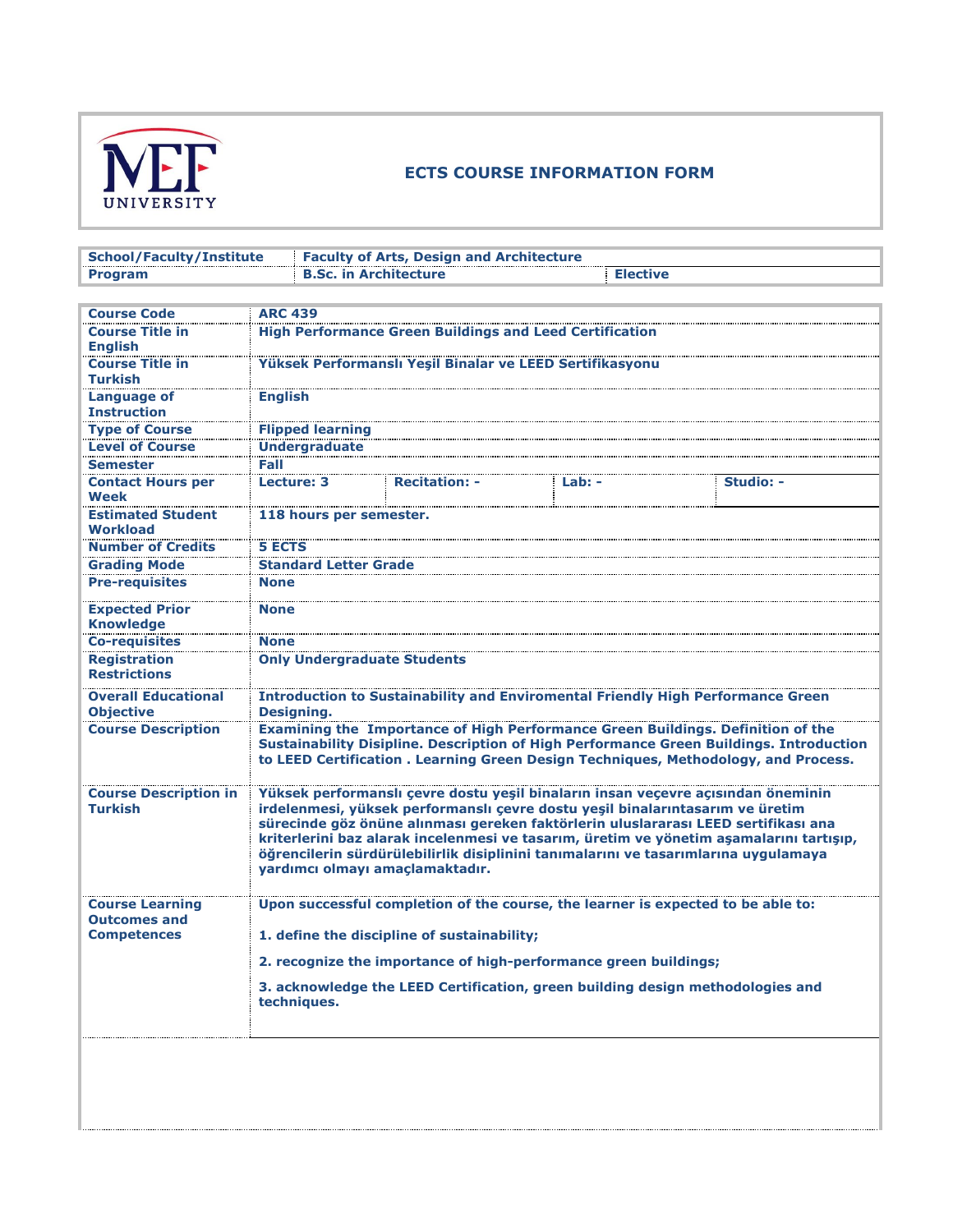| <b>Relation to Program Outcomes and Competences: N=None</b><br><b>S=Supportive</b>                                                                                                                                                                                                                           | <b>H=Highly Related</b> |                             |
|--------------------------------------------------------------------------------------------------------------------------------------------------------------------------------------------------------------------------------------------------------------------------------------------------------------|-------------------------|-----------------------------|
| <b>Program Outcomes and Competences</b>                                                                                                                                                                                                                                                                      | <b>Level</b>            | <b>Assessed by</b>          |
|                                                                                                                                                                                                                                                                                                              | N/S/H                   | Reviews, HW,<br>Assignment. |
| 1. Ability to read, write and speak effectively in Turkish and English, equivalent<br>to a B2 European Language Passport Level in English.                                                                                                                                                                   | $\overline{\mathbf{s}}$ |                             |
| 2. Ability to question and interpret ideas considering diverse points of view;<br>gather and use data, develop concepts related to people, places and the<br>environment, and make individual decisions.                                                                                                     | н                       |                             |
| 3. Ability to use appropriate graphical methods including freehand and digital<br>drawing techniques, (ECDL advanced) in order to develop ideas in addition to<br>communicate the process of design.                                                                                                         | N                       |                             |
| 4. Ability to use fundamental principles of architectural design considering the<br>place, climate, people, society as factors, and simultaneously express present<br>principles in relevant precedents.                                                                                                     | s                       |                             |
| 5. Understanding of architectural principles belonging to global and local<br>cultures shaped by the climatic, technological, socioeconomic, cultural factors,<br>in addition to principles of historic preservation while developing architectural<br>and urban design projects.                            | $\mathbf{s}$            |                             |
| 6. Understanding the theories and methods used to describe the relationship<br>between human behavior and physical environment; and concurrently<br>understanding different needs, values, behavioral norms, social and spatial<br>patterns of different cultures.                                           | s                       |                             |
| 7. Ability to apply various stages of design processes considering the client and<br>user needs, which include space and equipment requirements besides site<br>conditions and relevant laws and standards.                                                                                                  | $\mathbf{s}$            |                             |
| 8. Understanding the role of applied research in determining function, form and<br>systems and their impact on human conditions and behavior.                                                                                                                                                                | s                       |                             |
| 9. Understanding of the basic principles of static and dynamic structural<br>behavior that withstand gravity and lateral forces, in addition to the evolution<br>and applications of structural systems.                                                                                                     | N                       |                             |
| 10. Ability to apply the principles of sustainability in architectural and urban<br>design projects that aim to preserve the natural and historic resources and<br>provide healthful environments.                                                                                                           | s                       |                             |
| 11. Ability to apply the fundamental principles of building and safety systems<br>such as mechanical, electrical, fire prevention, vertical circulation additionally to<br>principles of accessibility into the design of buildings.                                                                         | S                       |                             |
| 12. Understanding the basic principles in the selection of materials, products,<br>components and assemblies, based on their characteristics together with their<br>performance, including their environmental impact and reuse possibilities.                                                               | Š                       |                             |
| 13. Ability to produce a comprehensive architectural project from the schematic<br>design phase to design development phase, while integrating structural<br>systems, life safety and sustainability principles.                                                                                             | s                       |                             |
| 14. Understanding the principles of environmental systems such as energy<br>preservation, active and passive heating and cooling systems, air quality, solar<br>orientation, day lighting and artificial illumination, and acoustics; in addition to<br>the use of appropriate performance assessment tools. | н                       |                             |
| 15. Ability to choose appropriate materials, products and components in the<br>implementation of design building envelope systems.                                                                                                                                                                           | н                       |                             |
| 16. Ability to understand the principles and concepts of different fields in<br>multidisciplinary design processes and the ability to work in collaboration with<br>others as a member of the design team.                                                                                                   | $\overline{\mathbf{s}}$ |                             |
| 17. Understanding the responsibility of the architect to organize and lead design<br>and construction processes considering the environmental, social and aesthetic<br>issues of the society.                                                                                                                | $\mathbf{s}$            |                             |
| 18. Understanding the legal to responsibilities of the architect of the architect<br>effecting the design and construction of a building such as public health and<br>safety; accessibility, preservation, building codes and regulations as well as<br>user rights.                                         | s                       |                             |
| 19. Ability to understand the ethical issues involved in the design and<br>construction of buildings and provide services for the benefit of the society. In                                                                                                                                                 | S                       |                             |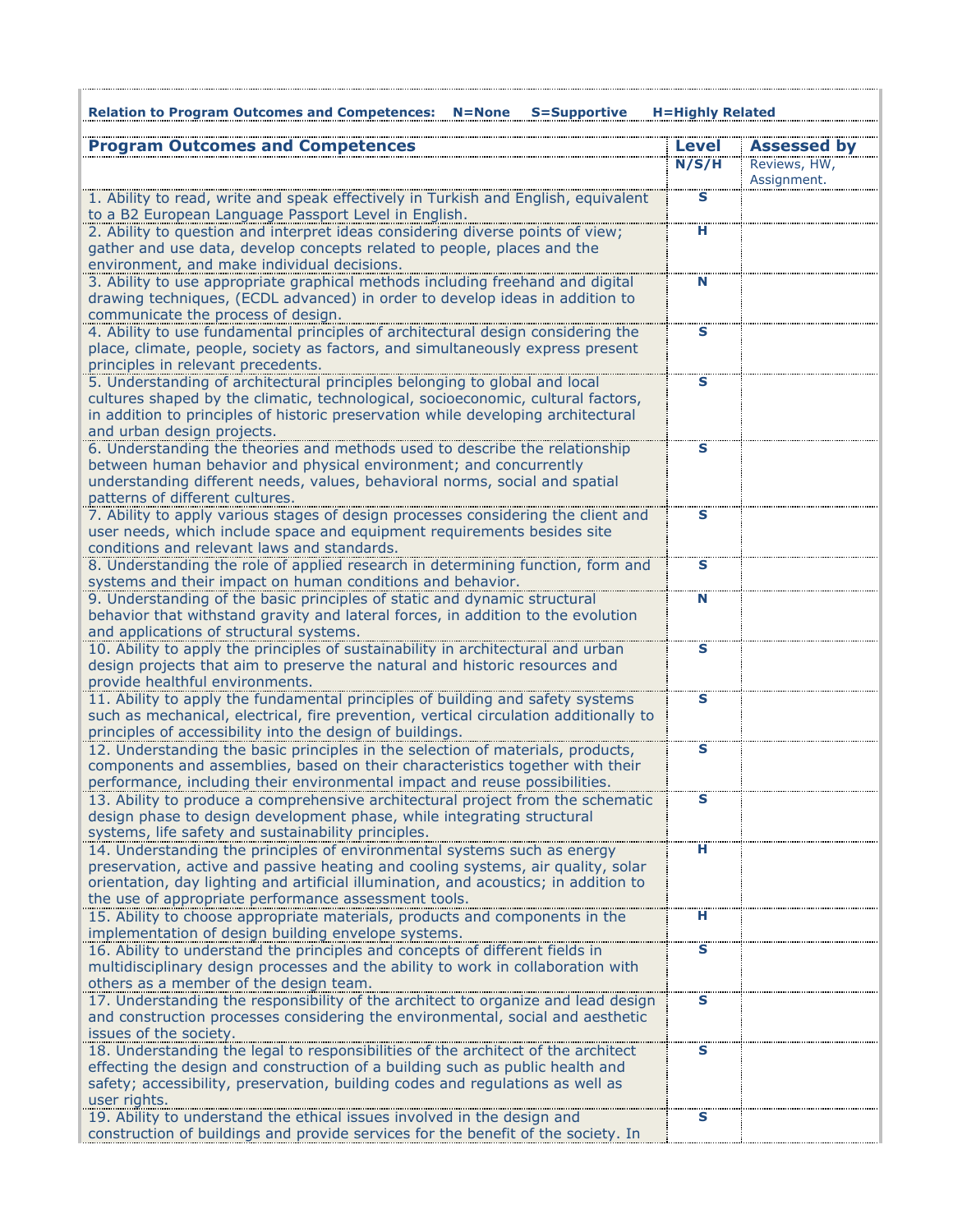| that contribute to the well being of the society. |                                                                                                                                                                                                                                                                                                       | addition to the ability to act with social responsibility in global and local scales                                                                                                                                                                                                                                                                                                                        |   |  |  |  |
|---------------------------------------------------|-------------------------------------------------------------------------------------------------------------------------------------------------------------------------------------------------------------------------------------------------------------------------------------------------------|-------------------------------------------------------------------------------------------------------------------------------------------------------------------------------------------------------------------------------------------------------------------------------------------------------------------------------------------------------------------------------------------------------------|---|--|--|--|
|                                                   |                                                                                                                                                                                                                                                                                                       | 20. Understanding the methods for competing for commissions, selecting<br>consultants and assembling teams, recommending project delivery methods,<br>which involve financial management and business planning, time management,                                                                                                                                                                            | s |  |  |  |
| risk management, mediation and arbitration.       |                                                                                                                                                                                                                                                                                                       |                                                                                                                                                                                                                                                                                                                                                                                                             |   |  |  |  |
| <b>Prepared by and Date</b>                       |                                                                                                                                                                                                                                                                                                       | <b>Irem Korkmaz 09.03.2020</b>                                                                                                                                                                                                                                                                                                                                                                              |   |  |  |  |
|                                                   |                                                                                                                                                                                                                                                                                                       |                                                                                                                                                                                                                                                                                                                                                                                                             |   |  |  |  |
| Semester                                          | Fall 2019-2020                                                                                                                                                                                                                                                                                        |                                                                                                                                                                                                                                                                                                                                                                                                             |   |  |  |  |
| <b>Name of Instructor</b>                         |                                                                                                                                                                                                                                                                                                       | <b>Gonca Yilmaz M. Arch LEED AP</b>                                                                                                                                                                                                                                                                                                                                                                         |   |  |  |  |
|                                                   | Week                                                                                                                                                                                                                                                                                                  | <b>Topic</b>                                                                                                                                                                                                                                                                                                                                                                                                |   |  |  |  |
| <b>Course Contents</b>                            | 1.                                                                                                                                                                                                                                                                                                    | <b>Introduction and Meeting</b>                                                                                                                                                                                                                                                                                                                                                                             |   |  |  |  |
|                                                   | 2.                                                                                                                                                                                                                                                                                                    | <b>Introduction to the High Performance Green Buildings and Description</b>                                                                                                                                                                                                                                                                                                                                 |   |  |  |  |
|                                                   |                                                                                                                                                                                                                                                                                                       | of Sustainability                                                                                                                                                                                                                                                                                                                                                                                           |   |  |  |  |
|                                                   | 3.                                                                                                                                                                                                                                                                                                    | The Role and the Importance of the Architect in Green Building Design,<br>Green Building Design and Certification Process and importance of the<br>other Stakeholders                                                                                                                                                                                                                                       |   |  |  |  |
|                                                   | 4.                                                                                                                                                                                                                                                                                                    | <b>Introduction of LEED Certification and Certification Structure and</b><br><b>Process</b>                                                                                                                                                                                                                                                                                                                 |   |  |  |  |
|                                                   | 5.                                                                                                                                                                                                                                                                                                    | <b>Sustainable Sites Prerequisite</b>                                                                                                                                                                                                                                                                                                                                                                       |   |  |  |  |
|                                                   | 6.                                                                                                                                                                                                                                                                                                    | <b>Sustainable Sites Credits and Example Performances</b>                                                                                                                                                                                                                                                                                                                                                   |   |  |  |  |
|                                                   | 7.                                                                                                                                                                                                                                                                                                    | <b>Water Efficiency Prerequisites, Credits and Example Performances</b>                                                                                                                                                                                                                                                                                                                                     |   |  |  |  |
|                                                   | 8.                                                                                                                                                                                                                                                                                                    | <b>Materials and Resources Prerequisites, Credits and Example</b><br><b>Performances</b>                                                                                                                                                                                                                                                                                                                    |   |  |  |  |
|                                                   | 9.                                                                                                                                                                                                                                                                                                    | <b>Indoor Environmental Quality Prerequisites, Credits and Example</b><br><b>Performances</b>                                                                                                                                                                                                                                                                                                               |   |  |  |  |
|                                                   | 10.                                                                                                                                                                                                                                                                                                   | <b>Innovation Prerequisites, Credits and Example Performances</b>                                                                                                                                                                                                                                                                                                                                           |   |  |  |  |
|                                                   | 11.                                                                                                                                                                                                                                                                                                   | <b>Regional Priority</b>                                                                                                                                                                                                                                                                                                                                                                                    |   |  |  |  |
|                                                   | 12.                                                                                                                                                                                                                                                                                                   | <b>Energy Modeling, Carbon Footprint Dicipline, Life Cycle Assesment</b>                                                                                                                                                                                                                                                                                                                                    |   |  |  |  |
|                                                   | 13.                                                                                                                                                                                                                                                                                                   | <b>Presentation Reviews (According to other Project classes presentations</b><br>may reschedule to an earlier week)                                                                                                                                                                                                                                                                                         |   |  |  |  |
|                                                   | 14.                                                                                                                                                                                                                                                                                                   | <b>Presentation Reviews (According to other Project classes presentations</b><br>may reschedule to an earlier week)                                                                                                                                                                                                                                                                                         |   |  |  |  |
|                                                   | 15.                                                                                                                                                                                                                                                                                                   | <b>Evaluation</b>                                                                                                                                                                                                                                                                                                                                                                                           |   |  |  |  |
|                                                   | 16.                                                                                                                                                                                                                                                                                                   | <b>Evaluation</b>                                                                                                                                                                                                                                                                                                                                                                                           |   |  |  |  |
| <b>Required/Recommen</b><br>ded                   |                                                                                                                                                                                                                                                                                                       | <b>Recommended Reading:</b>                                                                                                                                                                                                                                                                                                                                                                                 |   |  |  |  |
| <b>Readings</b>                                   | ı.<br>2.<br>з.<br>4.<br>5.                                                                                                                                                                                                                                                                            | References: USGBC LEED Reference Guide, Published by USGBC<br><b>Green Build and LEED Core Concepts Guide, Published by USGBC</b><br>Cradle to Cradle: Remaking the Way We Make Things, Michael Braungart,<br><b>William Mcdonough</b><br>Green Source Magazine, Green Building Projects and Sustainable Design Case<br><b>Studies, Published by Mc Graw Hill Construcition</b><br>Eko Yapi Dergisi, Cedbik |   |  |  |  |
| <b>Teaching Methods</b>                           | Integrating sustainability across the curriculum prepares students to be both global<br>citizens and champions in addressing some of the biggest challenges we face. The<br>purpose of these resources is to prepare students for today's careers in green building<br>and sustainability industries. |                                                                                                                                                                                                                                                                                                                                                                                                             |   |  |  |  |
| <b>Homework and</b><br><b>Projects</b>            |                                                                                                                                                                                                                                                                                                       | 1 project, 1 preliminary assignment                                                                                                                                                                                                                                                                                                                                                                         |   |  |  |  |
| <b>Laboratory Work</b>                            |                                                                                                                                                                                                                                                                                                       |                                                                                                                                                                                                                                                                                                                                                                                                             |   |  |  |  |
| <b>Computer Use</b>                               | Yes                                                                                                                                                                                                                                                                                                   |                                                                                                                                                                                                                                                                                                                                                                                                             |   |  |  |  |
| <b>Other Activities</b>                           | <b>Field Trips</b>                                                                                                                                                                                                                                                                                    |                                                                                                                                                                                                                                                                                                                                                                                                             |   |  |  |  |
| <b>Assessment Methods</b>                         |                                                                                                                                                                                                                                                                                                       | 1. Performance in tests: 70 points<br>2. Assignment: 30 points                                                                                                                                                                                                                                                                                                                                              |   |  |  |  |
| <b>Course</b><br><b>Administration</b>            | Gonca Yılmaz                                                                                                                                                                                                                                                                                          | Email: yilmazgo@mef.edu.tr                                                                                                                                                                                                                                                                                                                                                                                  |   |  |  |  |
|                                                   |                                                                                                                                                                                                                                                                                                       |                                                                                                                                                                                                                                                                                                                                                                                                             |   |  |  |  |